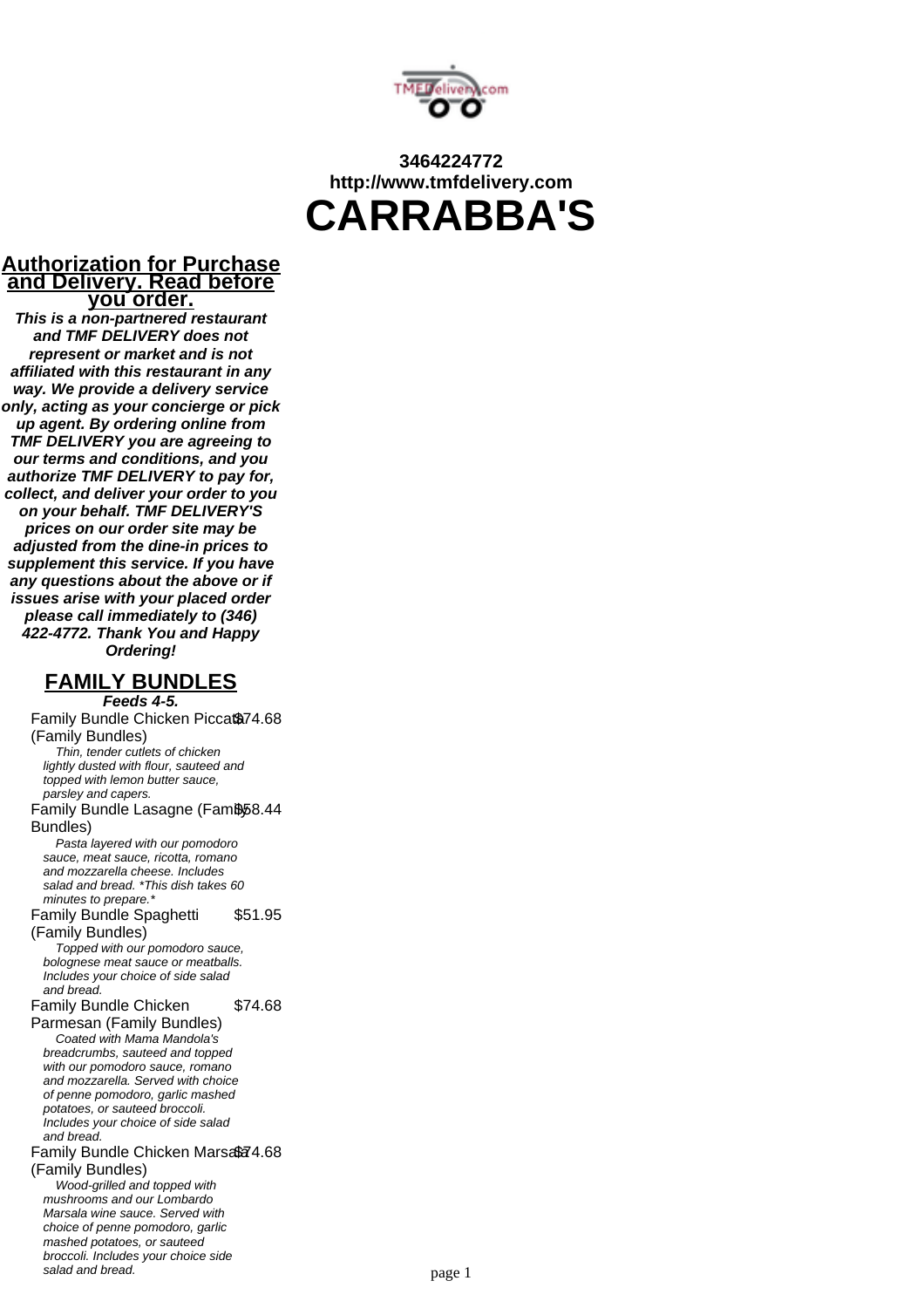Family Bundle Salmon Sapori\$74.68 (Family Bundles) Wood grilled with our signature seasoning and topped with jumbo lump crab meat, lemon butter, diced tomatoes, spinach and basil. Served with a choice of Garlic Mashed Potatoes, Penne Pomodoro or Sauteed Broccoli. Includes your choice of salad and bread. Family Bundle Rigatoni \$64.93

Campagnolo (Family Bundles) Large rigatoni tossed with Italian sausage, red bell peppers, our pomodoro sauce, topped with warm caprino cheese. Includes your choice of side salad and bread.

Family Bundle Penne Carrabba74.68 (Family Bundles)

Our made-from-scratch Alfredo tossed with Penne pasta, wood-grilled chicken, sauteed mushrooms and peas. Includes your choice of side salad and bread. Family Bundle Penne Alfredo \$64.93 (Family Bundles) Our made-from-scratch Alfredo sauce tossed over Penne pasta. Includes your choice of side salad and bread.

#### **APPETIZERS**

Bread and Dipping Sauce Trio \$5.18 (Appetizers) Enjoy our warm bread with trio of made-from-scratch sauces including Alfredo, Marinara and Sugo Rosa tomato cream. Classics Combinations (Appetizers) \$17.52 Hand-breaded Calamari, Mozzarella Marinara and Four-Cheese Stuffed Mushrooms. Served with our marinara sauce. Meatballs & Ricotta (Appetizers) \$8.44 Simmered in our pomodoro sauce with ricotta and romano cheese. Four-Cheese & Sausage Stuffed Mushrooms (Appetizers) \$9.73 Four mushrooms stuffed with sausage, spinach, ricotta, parmesan, romano, mozzarella cheese and Italian breadcrumbs served over our tomato cream sauce. Zucchini Fritte (Appetizers) \$13.63 Hand-breaded, lightly fried and served with roasted garlic aioli. Mozzarella Marinara (Appetizers) \$13.63 Hand-cut and breaded, served with our marinara sauce. Calamari (Appetizers) \$16.22 Hand-breaded to order and served with our marinara sauce. Cozze in Blanco (Appetizers) \$16.22 Prince Edward Island mussels steamed in white wine, basil and our lemon butter sauce. Shrimp Scampi (Appetizers) \$14.93 Garlic, white wine and our lemon butter sauce served with baked bread. Tomato Caprese with Fresh \$13.63 Burrata (Appetizers) Creamy burrata mozzarella, tomatoes, fresh basil, red onions, balsamic glaze, drizzled with extra-virgin olive oil.

# **STEAKS & CHOPS** page 2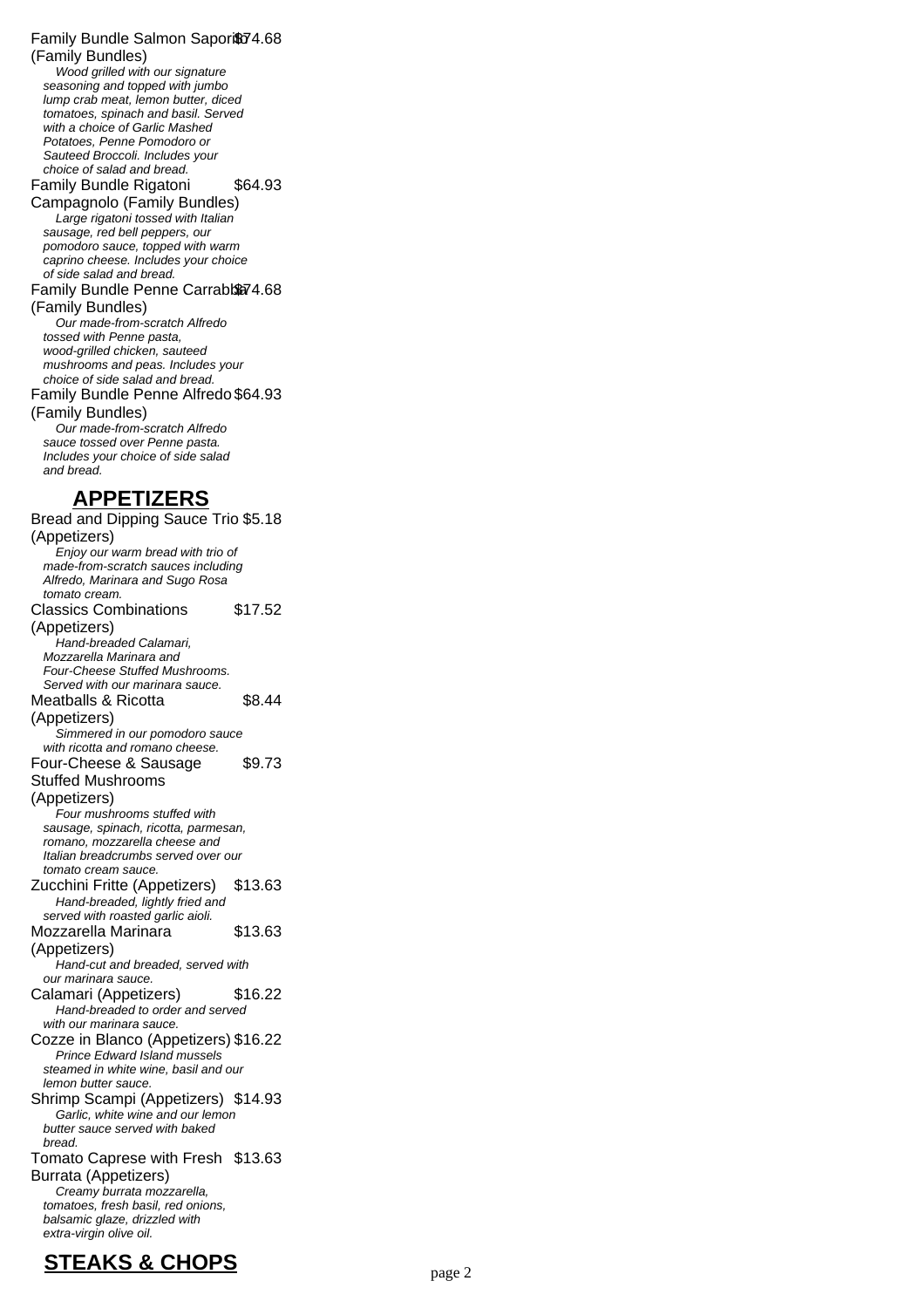Tuscan-Grilled Sirloin 7oz (Steaks & Chops) \$25.06 Served simply grilled or with the choice of one of the following toppings. Sicilian butter, Marsala sauce, Bryan topping and Ardente topping Tuscan-Grilled Sirloin 10oz \$28.82 (Steaks & Chops) Served simply grilled or with the choice of one of the following toppings. Sicilian butter, Marsala sauce, Bryan topping and Ardente topping Tuscan-Grilled Filet 9oz (Steaks & Chops) \$38.05 Served simply grilled or with the choice of one of the following toppings. Sicilian butter, Marsala sauce, Bryan topping and Ardente topping Tuscan-Grilled Ribeye 16oz \$38.05 (Steaks & Chops) Served simply grilled or with the choice of one of the following toppings. Sicilian butter, Marsala sauce, Bryan topping and Ardente topping. Tuscan-Grilled Pork Chop - \$23.11 One Chop (Steaks & Chops) Served simply grilled or with the choice of one of the following toppings. Sicilian butter, Marsala sauce, Bryan topping and Ardente topping. Tuscan-Grilled Pork Chop - \$27.01 Two Chops (Steaks & Chops) Served simply grilled or with the choice of one of the following toppings. Sicilian butter, Marsala sauce, Bryan topping and Ardente topping. **SOUPS & SALADS** Soup of the Day - Cup (Soups \$6.48 & Salads) Soup of the Day - Bowl (Soups \$9.08 & Salads) Johnny Rocco Salad (Soups & Salads) Wood-grilled shrimp and sea

scallops served over romaine tossed with roasted red peppers, kalamata olives and ricotta salata in our Italian vinaigrette.

Italian Salad (Soups & Salads) Large romaine, garden vegetables, kalamata olives and our Italian vinaigrette dressing. Add Wood-Grilled Chicken, Shrimp, Salmon or Sirloin \$.

Caesar Salad (Soups & Salads) Large, fresh Romaine, croutons and parmesan cheese served with a side of our Caesar dressing. Add Wood-Grilled Chicken, Shrimp, Salmon or Sirloin \$.

House Salad (Soups & Salads) Romaine tossed in our creamy parmesan dressing with carrots and shredded red cabbage topped with pepperoncini and Kalamata olives.

## **CHICKEN & MORE**

Tuscan-Grilled Chicken (Chicken & More) \$24.41 Wood-grilled and seasoned with our signature grill baste, olive oil and herbs. Served with choice of side. Chicken Piccata (Chicken & \$27.66 More) Thin, tender cutlets of chicken page 3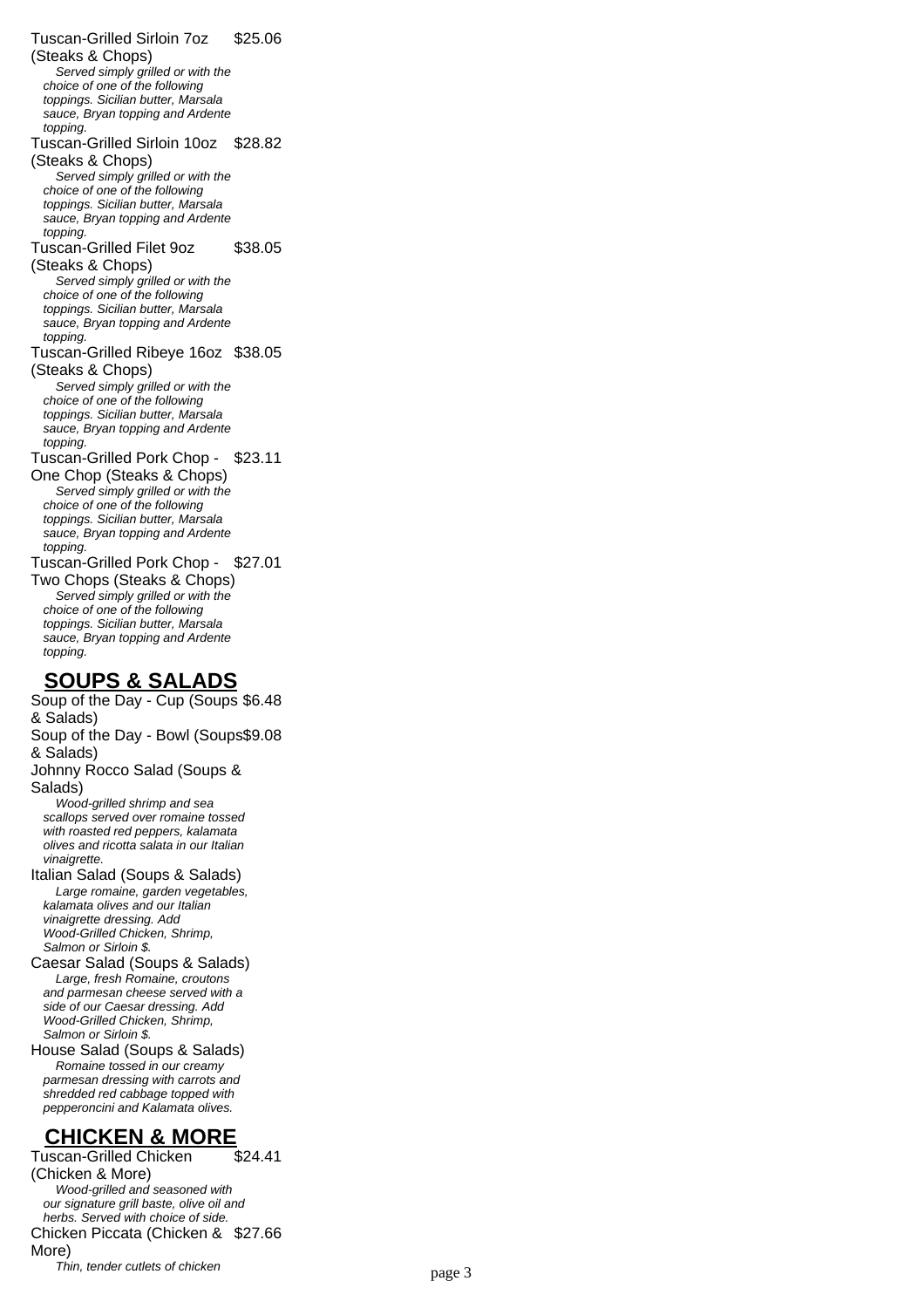lightly dusted with flour, sauteed and topped with lemon butter sauce, parsley and capers. Chicken Bryan (Chicken & More) \$27.91 Wood-grilled and topped with goat cheese, sun-dried tomatoes, basil and our lemon butter sauce. Served with your choice of side. Chicken Marsala (Chicken & \$27.91 More) Wood-grilled and topped with mushrooms and our Lombardo Marsala wine sauce. Served with your choice of side. Veal Marsala (Chicken & Mor\$80.52 Sauteed and topped with mushrooms and our Lombardo Marsala wine sauce. Serve with your choice of side. Veal Piccata (Chicken & More\$28.56 Thin, tender cutlets of veal lightly dusted with flour, sauteed and topped with lemon butter sauce, parsley and capers. Pollo Rosa Maria (Chicken & \$28.31 More) Wood-grilled chicken stuffed with fontina cheese and prosciutto, then topped with mushrooms and our basil lemon butter sauce. Chicken Parmesan (Chicken & \$25.97 More) Coated with Mama Mandola's breadcrumbs, sauteed and topped with our pomodoro sauce, romano and mozzarella. Served with your choice of side. Eggplant Parmesan (Chicken & \$22.72 More) Layers of sliced eggplant coated with seasoned breadcrumbs and topped with pomodoro sauce, mozzarella and romano cheese. **SEAFOOD** Spiedino di Mare (Seafood) Lightly breaded, wood-grilled and topped with artichokes, sun-dried tomatoes and our basil lemon butter sauce. (Shrimp & Scallop, All Shrimp or All Scallops). Salmon Capperi (Seafood) \$28.96 Wood-Grilled Salmon tipped with oven-roasted grape tomatoes, fresh basil, capers and our lemon butter sauce. Served with a cup of soup or a side salad and your choice of side. Simply Grilled Salmon (Seafood) \$27.26 Wood-grilled salmon. Mahi Wulfe (Seafood) \$30.25 Lightly breaded, wood-grilled and topped with artichokes, sun-dried tomatoes and our basil lemon butter

sauce. Simply Grilled Mahi (Seafood)\$26.35

### **PASTA**

Linguine Pescatore (Pasta) \$30.90 Shrimp, scallops and mussels tossed in our spicy marinara sauce with linguine imported from Italy. Rigatoni Martino (Pasta) Sauteed mushrooms, sun-dried tomatoes, parmesan and romano cheese tossed with rigatoni pasta in our tomato cream sauce topped with scallions and ricotta salata. Add Chicken or Sausage \$. Linguine Positano (Pasta) Crushed tomatoes, garlic, olive oil and basil. Add Wood-Grilled Chicken page 4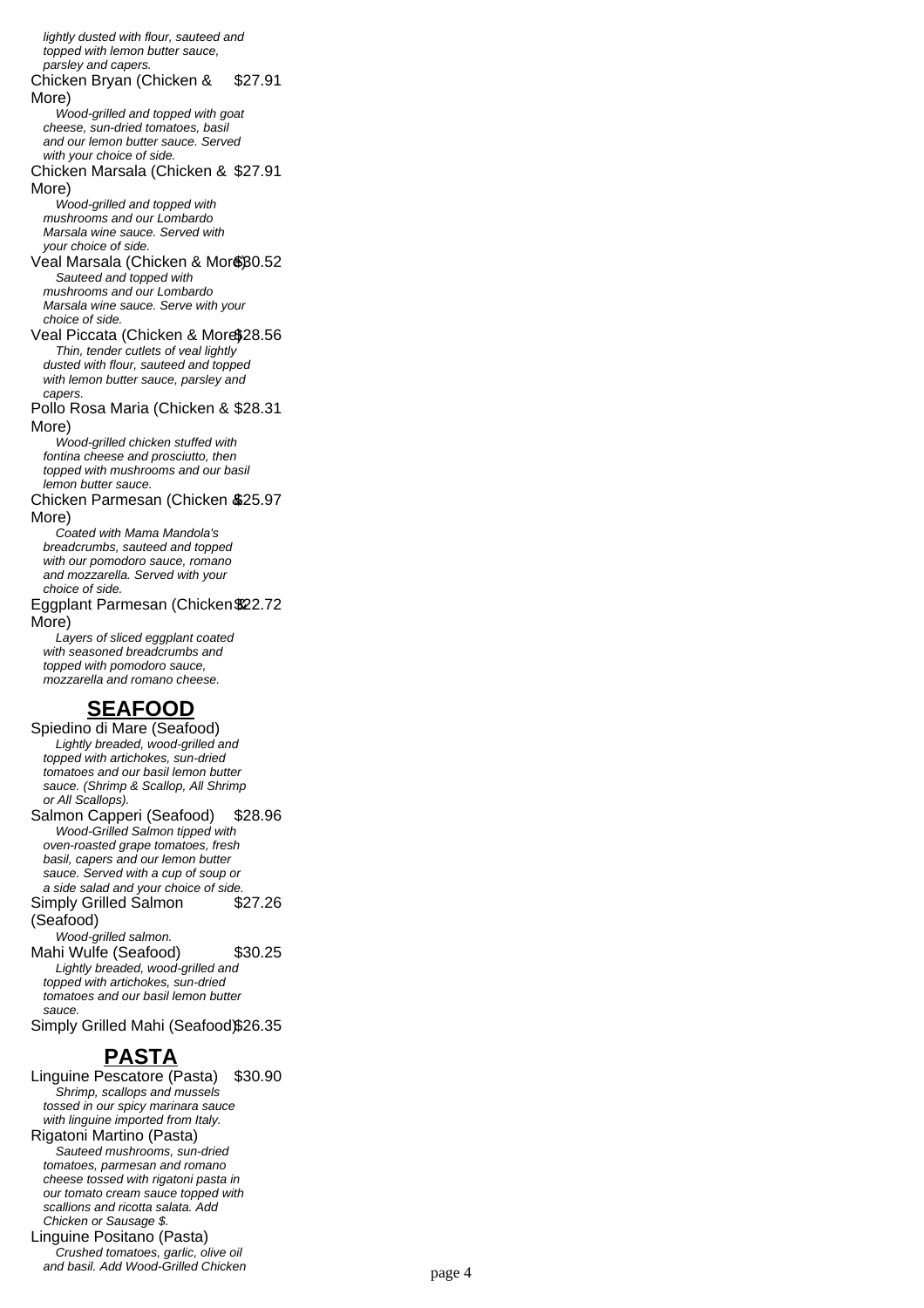or Shrimp \$. Shrimp and Scallop Linguine \$28.56 alla Vodka (Pasta) Sauteed shrimp and sea scallops tossed with basil in our tomato vodka sauce. Rigatoni Campagolo (Pasta) \$24.02 Large tubular pasta tossed with our housemade Italian fennel sausage, red bell peppers, pomodoro sauce, topped with warm caprino cheese. Lasagne (Pasta) \$22.72 Fresh pasta layered with our pomodoro sauce, meat sauce, ricotta, romano and mozzarella cheese. Spaghetti (Pasta) \$18.17 Topped with our pmodoro sauce, meat sauce, or meatballs. Fettuccine Carrabba (Pasta) \$25.06 Fettuccine Alfredo with wood-grilled chicken, sauteed mushrooms and peas. Lobster Ravioli (Pasta) \$27.26 Ravioli stuffed with lobster and romano in our white wine cream sauce topped with diced tomatoes. Mezzaluna (Pasta) \$23.36 Half-moon ravioli with chicken, ricotta, romano and spinach in our tomato cream sauce. Fettuccine Weesie (Pasta) \$26.62 Fettuccine Alfredo with sauteed shrimp, scallions, garlic and mushrooms in our white wine lemon butter sauce.

## **TRIOS**

The Johnny (Trios) Tuscan-Grilled Salmon Marsala and Chicken Bryan. Carrabba's Italian Classics Trio29.22 (Trios) Why choose just one when you can have all three! Enjoy our classic Chicken Parmesan, Lasagne & Fettuccine Alfredo. Chicken Trio (Trios) \$32.86 Chicken Bryan, Pollo Rosa and Chicken Marsala.

## **SIDES**

| Garlic Mashed Potatoes (Sides\$5.18<br>Mashed potatoes whipped with<br>roasted garlic butter and cream. |                  |
|---------------------------------------------------------------------------------------------------------|------------------|
| Sauteed Broccoli (Sides)<br>Broccoli sauteed in a mix of red                                            | \$5.18           |
| peppers, garlic, onion and olive oil.<br><b>Grilled Asparagus (Sides)</b><br>Wood-grilled asparagus.    | \$8.44           |
| Fettuccine Alfredo (Sides)<br>Fettuccine Alfredo tossed in a<br>cream sauce with Romano cheese.         | \$8.44           |
| Penne Pomodoro (Sides)<br>Penne pasta tossed with our<br>pormodoro sauce.                               | \$5.18           |
| Parmesan Truffle Fries (Sides) \$6.48<br>French Fries (Sides)<br>Sauteed Spinach (Sides)                | \$5.18<br>\$6.48 |

### **KIDS MENU**

Grilled Chicken Breast (Kids \$10.38 Menu) Penne "Mac & Cheese" (Kids \$9.08 Menu) Spaghetti & Meatball (Kids Menu) \$10.38 Cheese Ravioli & Tomato Sauce (Kids Menu) \$10.38 Chicken Fingers (Kids Menu) \$10.38